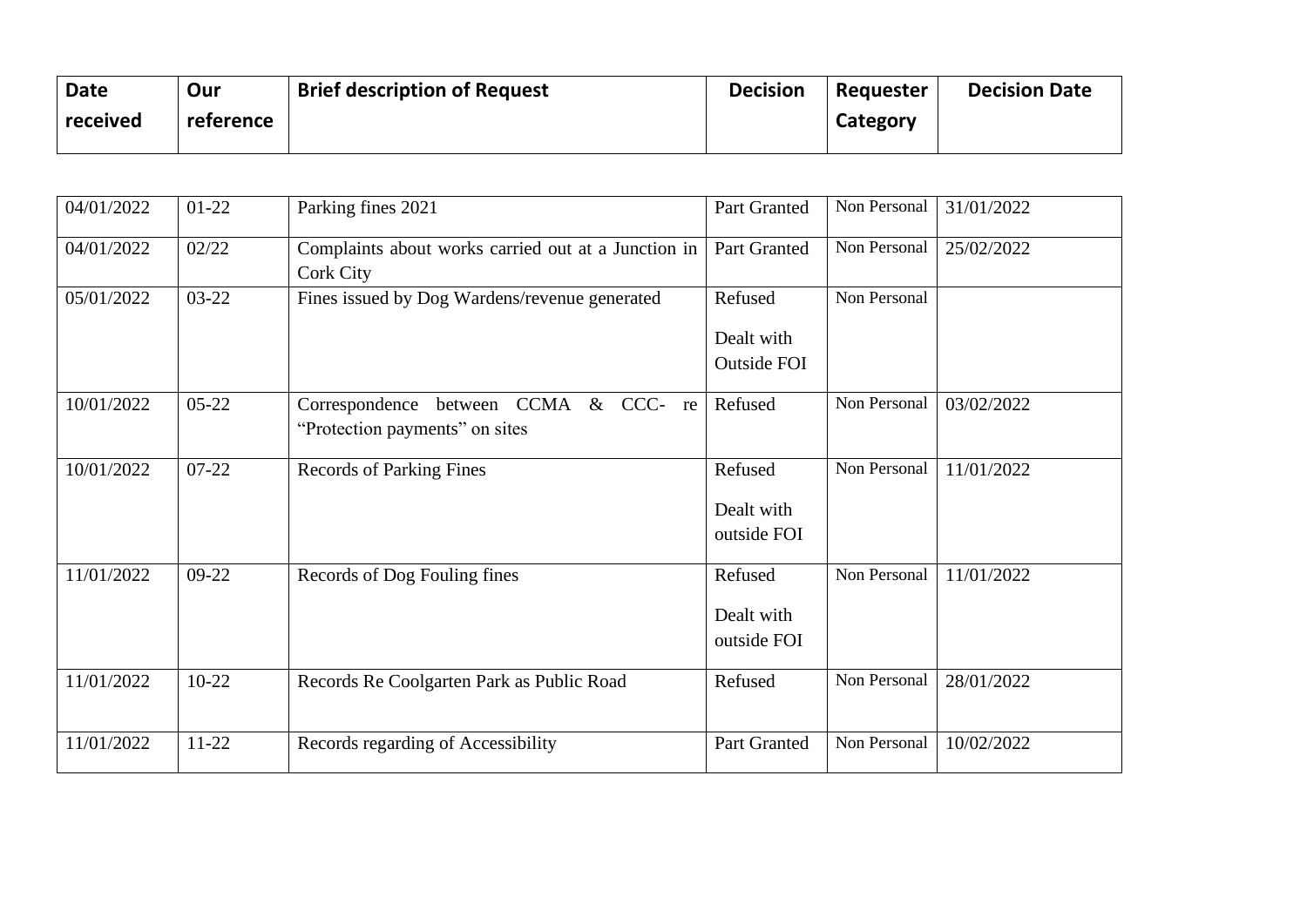| <b>Date</b> | Our       | <b>Brief description of Request</b> | <b>Decision</b> | Requester | <b>Decision Date</b> |
|-------------|-----------|-------------------------------------|-----------------|-----------|----------------------|
| received    | reference |                                     |                 | Category  |                      |
|             |           |                                     |                 |           |                      |

| 17/01/2022 | 12-22     | 2018 LGAM letter, Records of related Audit file                              | Part granted                         | Non Personal | 10/02/2022 |
|------------|-----------|------------------------------------------------------------------------------|--------------------------------------|--------------|------------|
| 24/01/2022 | 14-22     | Parking Information                                                          | Refused<br>Dealt with<br>outside FOI | Non Personal | 24/01/2022 |
| 24/01/2022 | $15 - 22$ | Mobile home Expenditure, cleaning/maintenance<br>expenditure at Halting site | Part Granted                         | Non Personal | 10/02/2022 |
| 24/01/2022 | $16-22$   | Expenditure on shuttering on Derelict & Vacant CCC<br>Properties             | Part Granted                         | Non Personal | 10/02/2022 |
| 24/01/2022 | 17-22     | <b>Active Travel Funding Applications</b>                                    | Granted                              | Non Personal | 04/02/2022 |
| 27/01/2022 | 19-22     | Lord Mayors Car                                                              | Part Granted                         | Non Personal | 23/02/2022 |
| 07/02/2022 | $22 - 22$ | Details re Social Housing                                                    | Refused<br>Dealt with<br>outside FOI | Non Personal | 09/01/2022 |
| 07/02/2022 | $23 - 22$ | <b>Free Travel Pass Scheme</b>                                               | Refused                              | Non Personal | 15/02/2022 |
| 08/02/2022 | $24 - 22$ | Expenditure re Tree felling/surgery                                          | Granted                              | Non Personal | 01/03/2022 |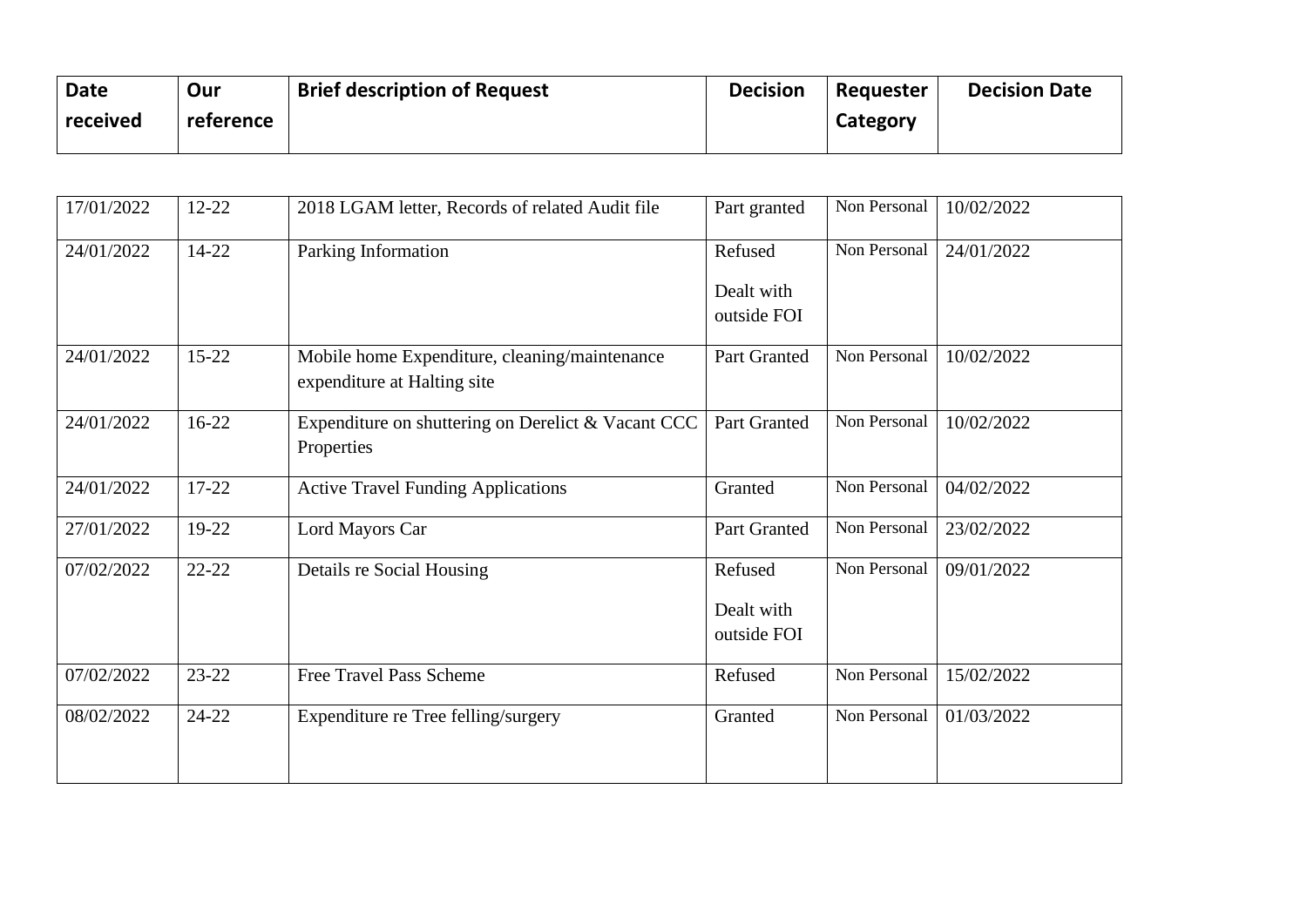| <b>Date</b> | Our       | <b>Brief description of Request</b> | <b>Decision</b> | Requester | <b>Decision Date</b> |
|-------------|-----------|-------------------------------------|-----------------|-----------|----------------------|
| received    | reference |                                     |                 | Category  |                      |
|             |           |                                     |                 |           |                      |

| 08/02/2022 | $25 - 22$ | Info on Parking enforcements, revenue generated                   | Refused<br>Dealt with<br><b>Outside FOI</b> | Non Personal | 09/02/2022 |
|------------|-----------|-------------------------------------------------------------------|---------------------------------------------|--------------|------------|
| 10/02/2022 | $26 - 22$ | Dog fouling fines issued from Jan '21 to Feb '22                  | Refused<br>Dealt with<br>outside FOI        | Non Personal | 11/02/2022 |
| 14/02/2022 | $27 - 22$ | Communications between CCC & Government<br>Dept's re Event Centre | <b>Part Granted</b>                         | Non Personal | 11/03/2022 |
| 15/02/2022 | 28-22     | Records regarding a Derelict Property                             | Granted                                     | Non Personal | 14/03/2022 |
| 28/02/2022 | 34/22     | Correspondence on "City Trees"                                    | Refused                                     | Non Personal | 14/04/2022 |
| 28/02/2022 | $35 - 22$ | Records regarding Caretaker Agreements                            | Refused                                     | Non Personal | 03/03/2022 |
| 28/02/2022 | $36-22$   | <b>City Trees Records</b>                                         | Granted                                     | Non Personal | 23/03/2022 |
| 01/03/2022 | $37 - 22$ | Fire Safety Certs for Douglas Village Shopping<br>Centre          | Part Granted                                | Non Personal | 23/03/2022 |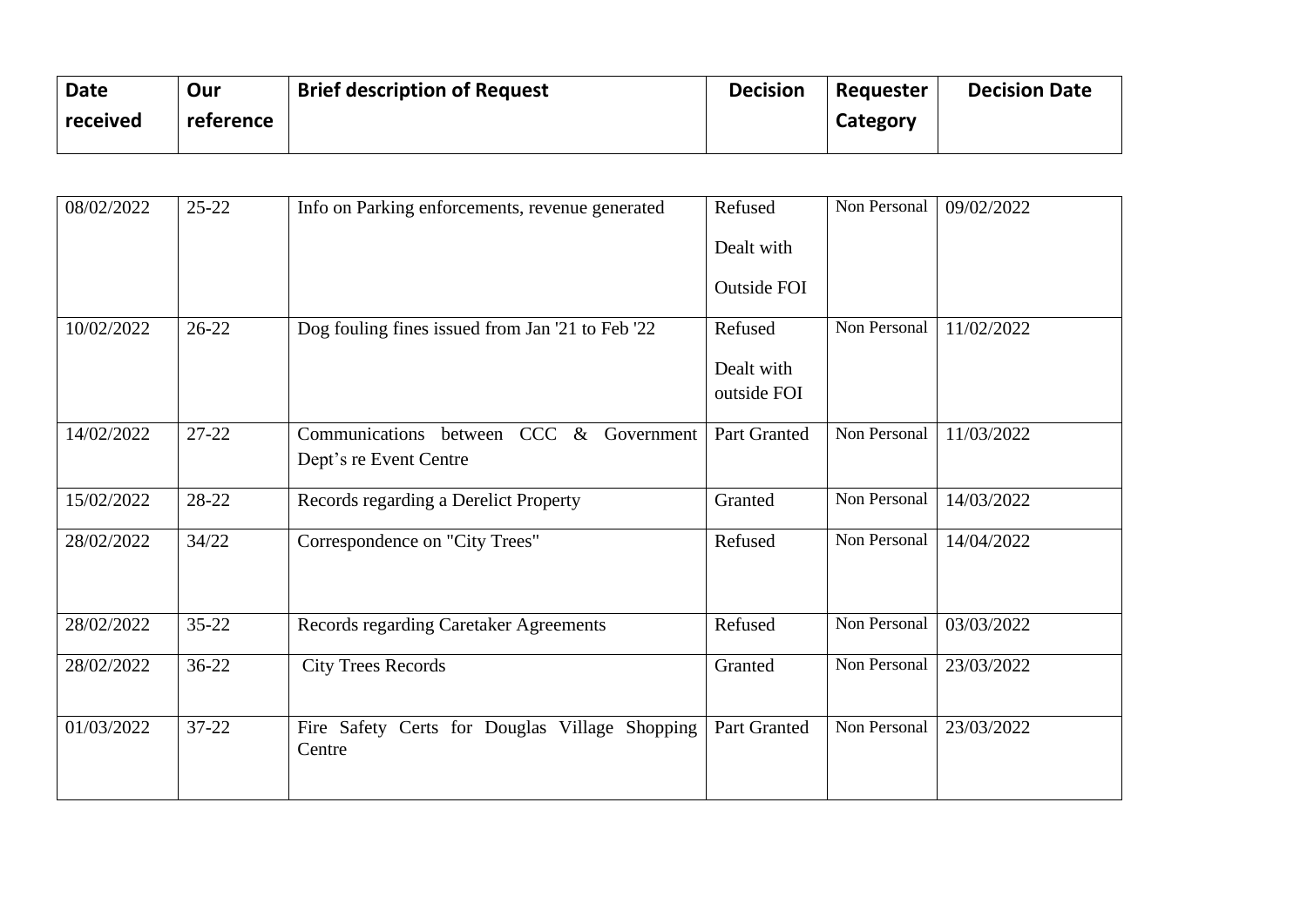| <b>Date</b><br>received | Our<br>reference | <b>Brief description of Request</b> | <b>Decision</b> | Requester<br>Category | <b>Decision Date</b> |
|-------------------------|------------------|-------------------------------------|-----------------|-----------------------|----------------------|
|-------------------------|------------------|-------------------------------------|-----------------|-----------------------|----------------------|

| 01/03/2022 | 38-22     | "Mould Complaints"                                             | Refused      | Non Personal | 10/03/2022 |
|------------|-----------|----------------------------------------------------------------|--------------|--------------|------------|
| 01/03/2022 | 39-22     | Derelict site Levy payment                                     | Refused      | Non Personal | 25/03/2022 |
| 01/03/2022 | $40 - 22$ | Derelict Buildings on North Main Street                        | Part Granted | Non Personal | 29/03/2022 |
| 02/03/2022 | $41 - 22$ | Radon measurements in Cork City                                | Refused      | Non Personal | 16/03/2022 |
| 07/03/2022 | $42 - 22$ | Fire Safety Certificates re Douglas Village Shopping<br>Centre | Granted      | Non Personal | 05/04/2022 |
| 07/03/2022 | $43 - 22$ | <b>Building Regulation Compliance</b>                          | Granted      | Non Personal | 04/04/2022 |
| 09/03/2022 | 44-22     | Minutes of Emergency meetings re "Storm Eunice"                | Granted      | Non Personal | 24/03/2022 |
| 10/03/2022 | $45 - 22$ | Correspondence re Mica & Pyrite                                | Refused      | Non Personal | 05/04/2022 |